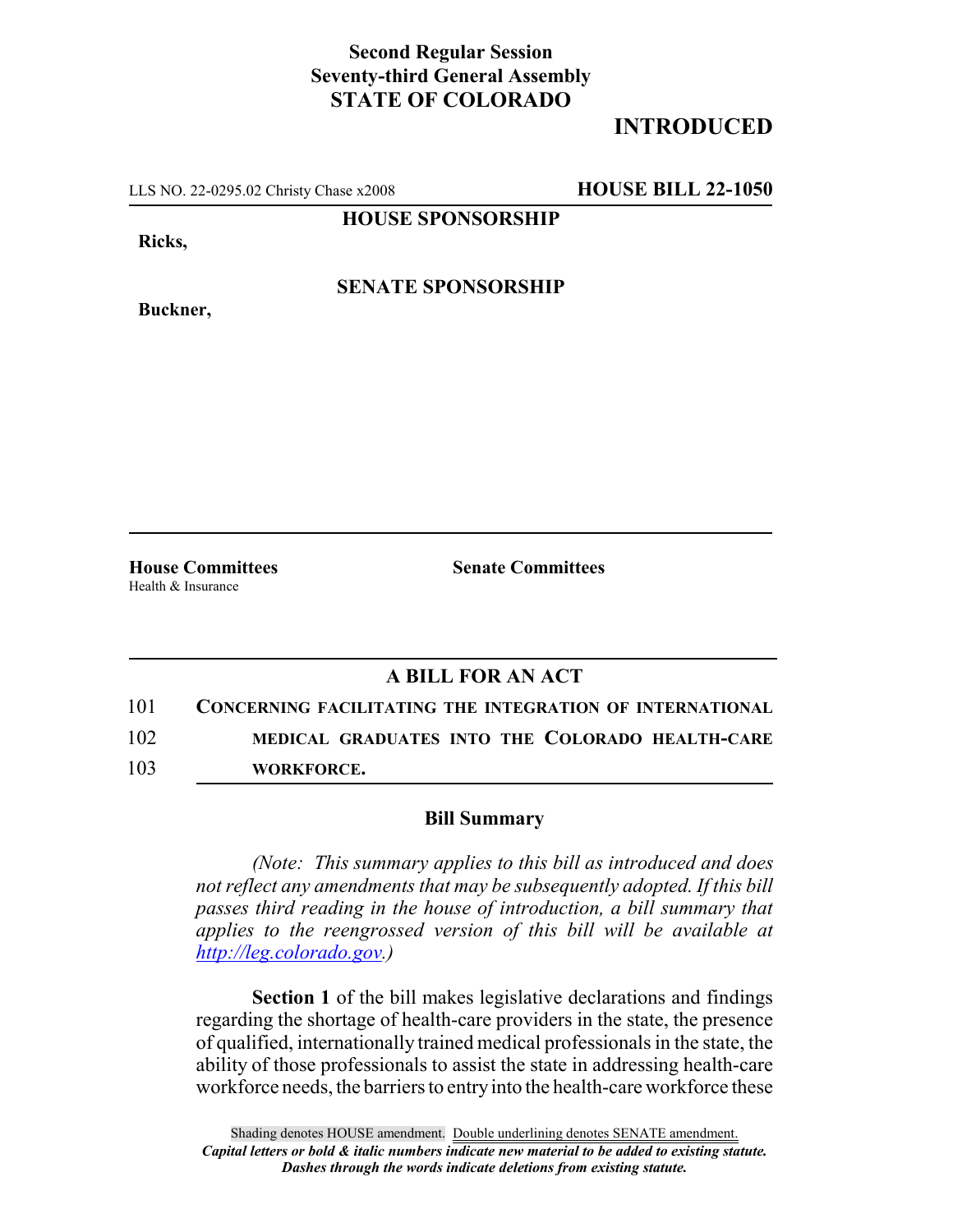professionals face, and the need to reduce those barriers to facilitate the integration of these professionals into the state's health-care workforce.

**Section 2** establishes the following 2 programs in the department of labor and employment (CDLE) to assist international medical graduates (IMGs) seeking to integrate into the state's health-care workforce:

- The IMG assistance program, the purpose of which is to provide direct services to IMGs, including a review of an IMG's education, training, and experience to recommend appropriate next steps for integrating IMGs into the state's health-care workforce; technical support through the credential evaluation process; and scholarships to assist in defraying the medical licensure process; and
- The clinical readiness program, the purpose of which is to provide curriculum for and assessments of IMGs to help them build the skills necessary to enter a medical residency program.

**Section 2** also directs the executive director of CDLE to include in its annual report to the general assembly pursuant to the "State Measurement for Accountable, Responsive, and Transparent (SMART) Government Act" information about the IMG assistance program, the clinical readiness program, and any progress made in addressing barriers IMGs face in securing positions in medical residency programs.

**Section 3** authorizes the executive director of the department of regulatory agencies (DORA), subject to available funding, to award funding to medical residency programs to provide additional residency positions dedicated to qualified IMGs and directs the executive director of DORA to report on any funding awarded for this purpose as part of DORA's annual report to the general assembly pursuant to the "State Measurement for Accountable, Responsive, and Transparent (SMART) Government Act".

With regard to requirements for licensure under the "Colorado Medical Practice Act" (act):

- Section 4 defines "IMG" for purposes of the act;
- **•** Section 5 reduces the length of postgraduate clinical training that an IMG must complete to qualify for a medical license from up to 3 years to one year; and
- **Section 6** allows an IMG to obtain a reentry license if the IMG has a current or expired international medical license and meets Colorado medical board-specified qualifications and requirements, including an assessment of the IMG's competency to practice.

<sup>1</sup> *Be it enacted by the General Assembly of the State of Colorado:*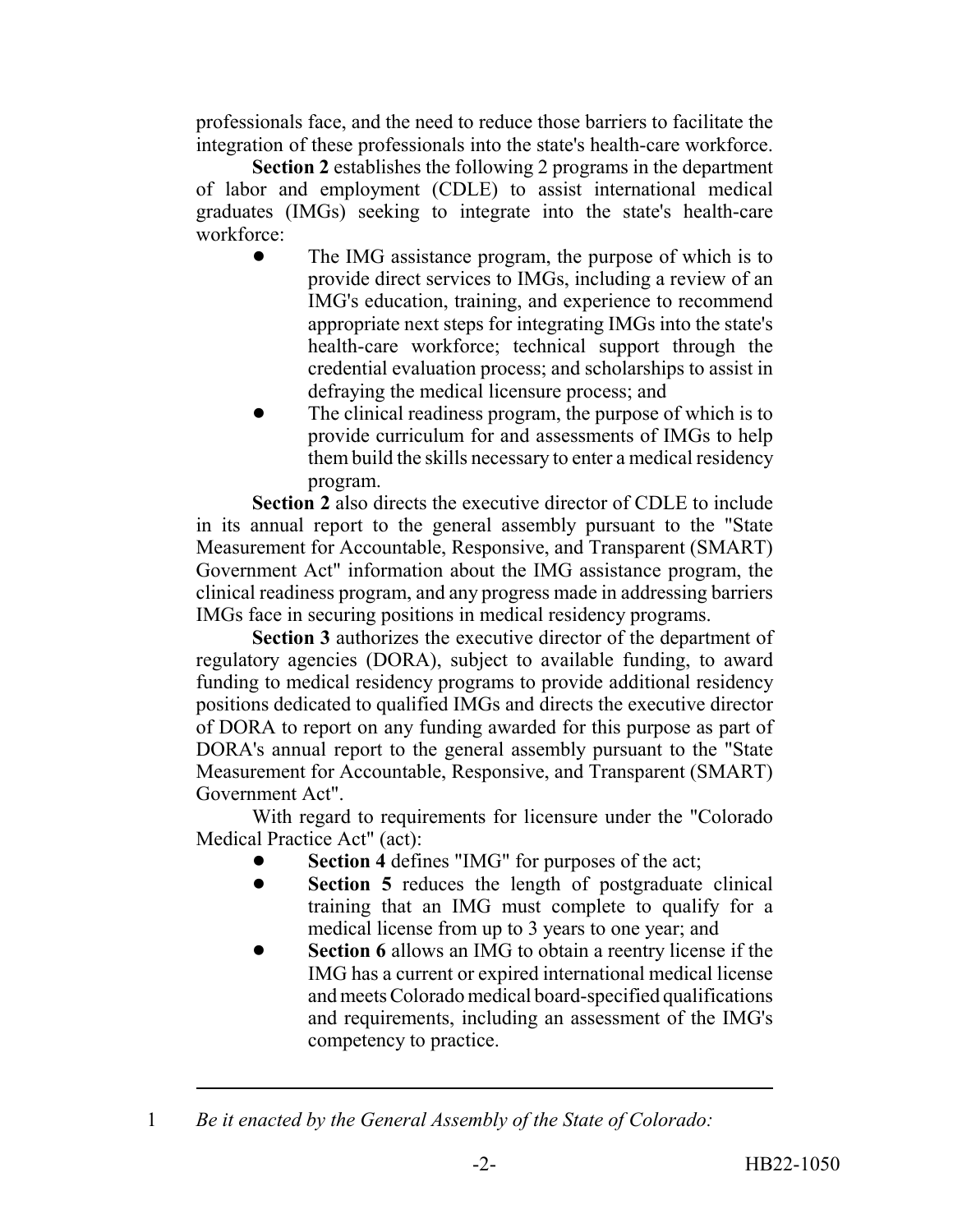**SECTION 1. Legislative declaration.** (1) The general assembly finds that: (a) A 2020 study by the Association of American Medical Colleges estimates that the United States could see a shortage of between 54,100 and 139,000 physicians by 2033; (b) By 2030, Colorado is expected to have a statewide shortage of over 2,400 physicians; (c) As of January 2022, Colorado has 123 areas designated as primary care health professional shortage areas; (d) As of 2017, there were approximately 3,000 immigrants in Colorado whose health-related undergraduate degrees were underutilized, 12 2,000 of whom received their education outside of the United States; (e) Between 1,200 and 1,900 patients can be served for each additional physician that is added to Colorado's workforce; and (f) According to the National Resident Matching Program: (I) In 2021, international medical graduates (IMGs) represented 21% of medical residency matches nationwide compared to only 4.2% in Colorado; and (II) Only 2.5% of IMGs matched to a Colorado residency program in the past decade. (2) The general assembly further finds and declares that: (a) Colorado faces an ongoing shortage of physicians, while, at the same time, Coloradans who received their medical degrees and training and practiced as licensed physicians outside of the Unites States are underutilized and face prohibitive barriers to joining the health-care workforce in Colorado;

(b) Supporting the integration of IMGs into the Colorado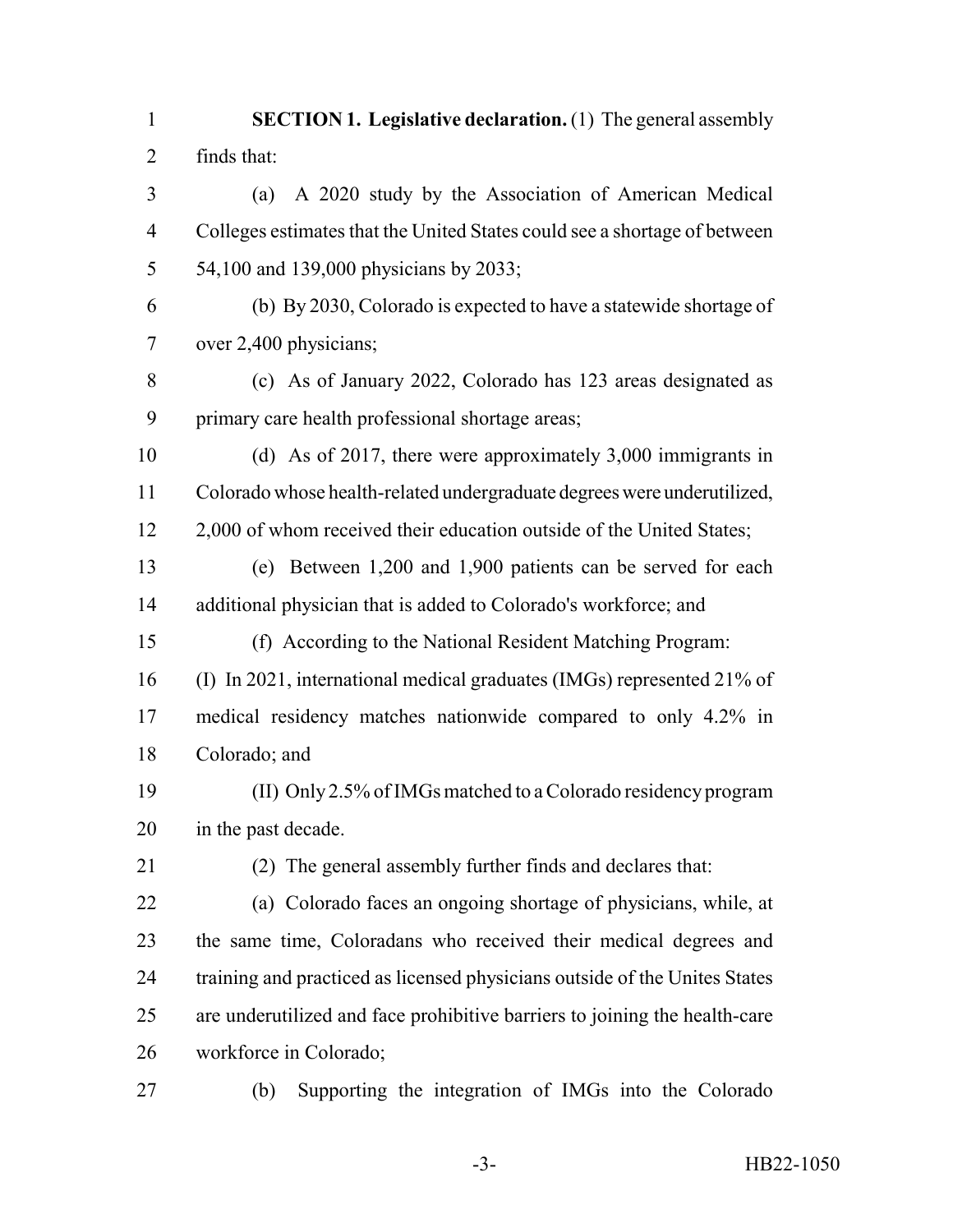health-care workforce helps Coloradans across the state and increases access to qualified providers;

 (c) IMGs are uniquely situated to use their diverse backgrounds, experiences, language, and cultural skills to provide enhanced care to diverse patients and communities;

 (d) At the request of the governor and 12 state legislators, the nurse-physician advisory task force for Colorado health care (NPATCH) examined the issue of licensure pathways for IMGs and issued its recommendations on August 6, 2021; and

 (e) In order to help address health-care provider shortages in the state and position Colorado to benefit from much-needed and unrealized medical expertise in local communities, it is important to enact policies to provide qualified IMGs a pathway to licensure and into the state's health-care workforce.

 **SECTION 2.** In Colorado Revised Statutes, **add** article 87 to title 8 as follows:

 **ARTICLE 87 International Medical Graduates Pathway to Health-care Workforce 8-87-101. Definitions.** AS USED IN THIS ARTICLE 87, UNLESS THE 21 CONTEXT OTHERWISE REQUIRES: 22 (1) "ASSISTANCE PROGRAM" MEANS THE IMG ASSISTANCE 23 PROGRAM ESTABLISHED IN SECTION 8-87-102. (2) "CLINICAL PROGRAM" MEANS THE CLINICAL READINESS 25 PROGRAM ESTABLISHED IN SECTION 8-87-103.

 (3) "COLORADO MEDICAL BOARD" MEANS THE COLORADO MEDICAL BOARD CREATED IN SECTION 12-240-105.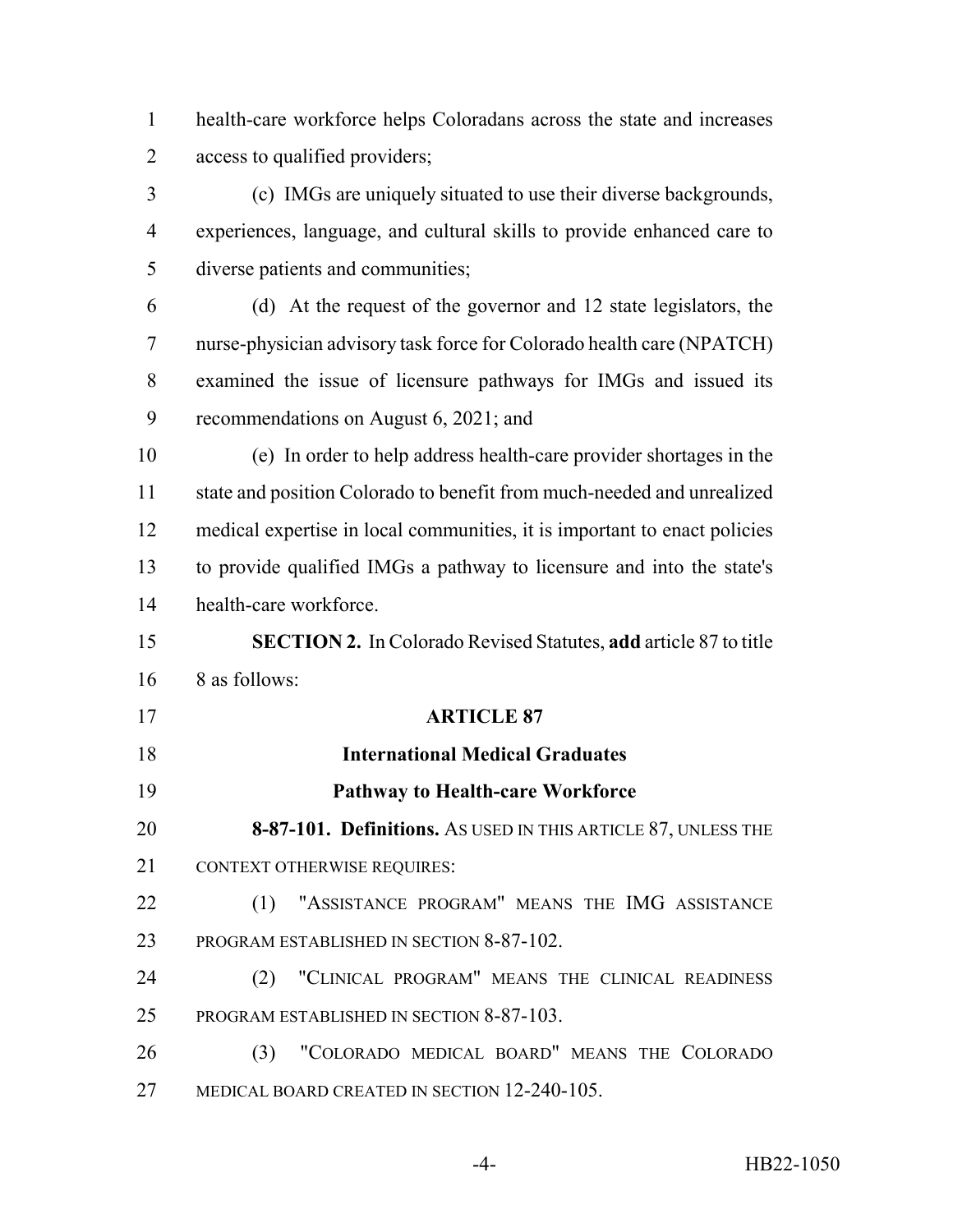(4) "DEPARTMENT" MEANS THE DEPARTMENT OF LABOR AND EMPLOYMENT.

 (5) "EXECUTIVE DIRECTOR" MEANS THE EXECUTIVE DIRECTOR OF THE DEPARTMENT OR THE EXECUTIVE DIRECTOR'S DESIGNEE.

 (6) "INTERNATIONAL MEDICAL GRADUATE" OR "IMG" MEANS A PHYSICIAN WHO RECEIVED A BASIC MEDICAL DEGREE OR QUALIFICATIONS FROM A MEDICAL SCHOOL OUTSIDE OF THE UNITED STATES OR CANADA.

 (7) "PROGRAM PARTICIPANT" MEANS AN IMG PARTICIPATING IN THE ASSISTANCE PROGRAM OR THE CLINICAL PROGRAM.

 (8) "THIRD-PARTY ADMINISTRATOR" OR "THIRD PARTY TO ADMINISTER" MEANS THE GRANTEE SELECTED BY THE EXECUTIVE 12 DIRECTOR PURSUANT TO SECTION 8-87-102 (1) TO ADMINISTER THE ASSISTANCE PROGRAM, INCLUDING RECEIVING GRANT FUNDS AND TAKING ON THE OBLIGATIONS OF THE ASSISTANCE PROGRAM, WHICH INCLUDES PROVIDING DIRECT SERVICES TO PROGRAM PARTICIPANTS AND REPORTING 16 TO THE EXECUTIVE DIRECTOR.

 (9) "USMLE" MEANS THE UNITED STATES MEDICAL LICENSING EXAMINATION, A THREE-STEP EXAMINATION FOR MEDICAL LICENSURE IN THE UNITED STATES.

 **8-87-102. IMG assistance program - creation - services - report.** (1) THE IMG ASSISTANCE PROGRAM IS ESTABLISHED IN THE DEPARTMENT TO PROVIDE DIRECT SERVICES TO INTERNATIONAL MEDICAL GRADUATES WISHING TO REESTABLISH THEIR MEDICAL CAREERS IN THIS STATE.THE EXECUTIVE DIRECTOR SHALL CONTRACT WITH A THIRD PARTY TO ADMINISTER THE ASSISTANCE PROGRAM AND SHALL COMPLY WITH THE "PROCUREMENT CODE", ARTICLES 101 TO 112 OF TITLE 24, IN SELECTING 27 AND CONTRACTING WITH THE THIRD-PARTY ADMINISTRATOR.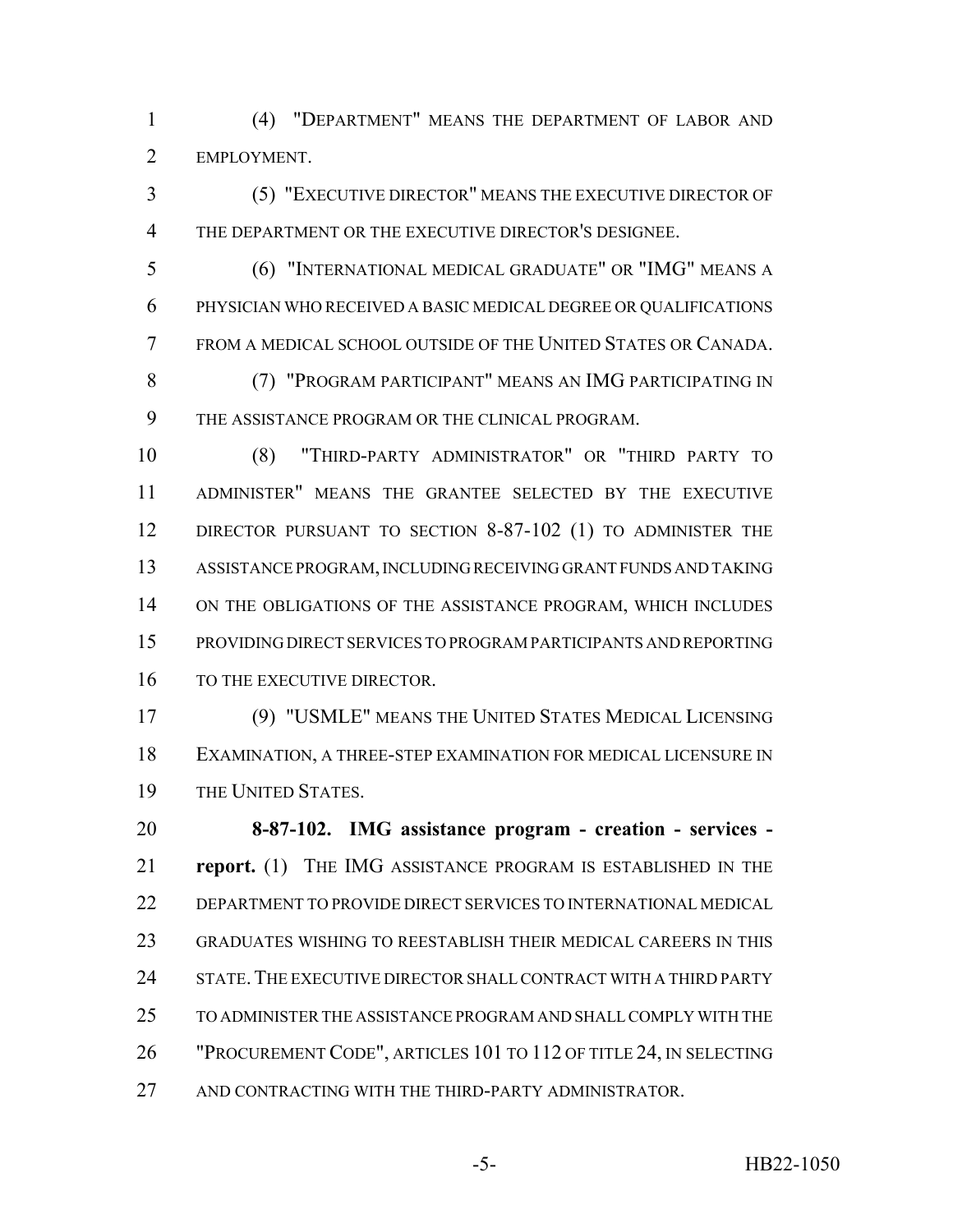(2) THE ASSISTANCE PROGRAM MUST PROVIDE THE FOLLOWING DIRECT SERVICES TO PROGRAM PARTICIPANTS:

 (a) REVIEW THE BACKGROUND, EDUCATION, TRAINING, AND EXPERIENCE OF PROGRAM PARTICIPANTS IN ORDER TO RECOMMEND APPROPRIATE STEPS TO ENABLE PROGRAM PARTICIPANTS TO INTEGRATE INTO THE STATE'S HEALTH-CARE WORKFORCE AS PHYSICIANS OR TO PURSUE AN ALTERNATIVE HEALTH-CARE CAREER;

 (b) PROVIDE TECHNICAL SUPPORT AND GUIDANCE TO PROGRAM PARTICIPANTS THROUGH THE CREDENTIAL EVALUATION PROCESS, INCLUDING PREPARING FOR THE USMLE AND OTHER APPLICABLE TESTS OR EVALUATIONS;

 (c) PROVIDE SCHOLARSHIPS OR ACCESS TO SCHOLARSHIPS OR FUNDS FOR CERTAIN PROGRAM PARTICIPANTS TO HELP COVER OR OFFSET THE COST OF THE MEDICAL LICENSURE PROCESS, INCLUDING THE COSTS OF THE CREDENTIAL EVALUATION PROCESS, PREPARING FOR THE USMLE AND OTHER APPLICABLE TESTS OR EVALUATIONS, THE RESIDENCY APPLICATION PROCESS, AND OTHER COSTS ASSOCIATED WITH RETURNING TO A CAREER 18 IN HEALTH CARE;

 (d) IN PARTNERSHIP WITH COMMUNITY ORGANIZATIONS WORKING WITH IMGS, DEVELOP:

 (I) A VOLUNTARY ROSTER OF IMGS INTERESTED IN ENTERING THE STATE'S HEALTH-CARE WORKFORCE AS PHYSICIANS, IN ORDER TO ASSIST IN ASSISTANCE PROGRAM PLANNING AND ADMINISTRATION, INCLUDING MAKING AVAILABLE SUMMARY REPORTS THAT SHOW THE AGGREGATE NUMBER AND DISTRIBUTION, BY GEOGRAPHIC LOCATION AND SPECIALTY, OF IMGS IN THE STATE; AND

**(II)** A VOLUNTARY ROSTER OF IMGS SEEKING ALTERNATIVE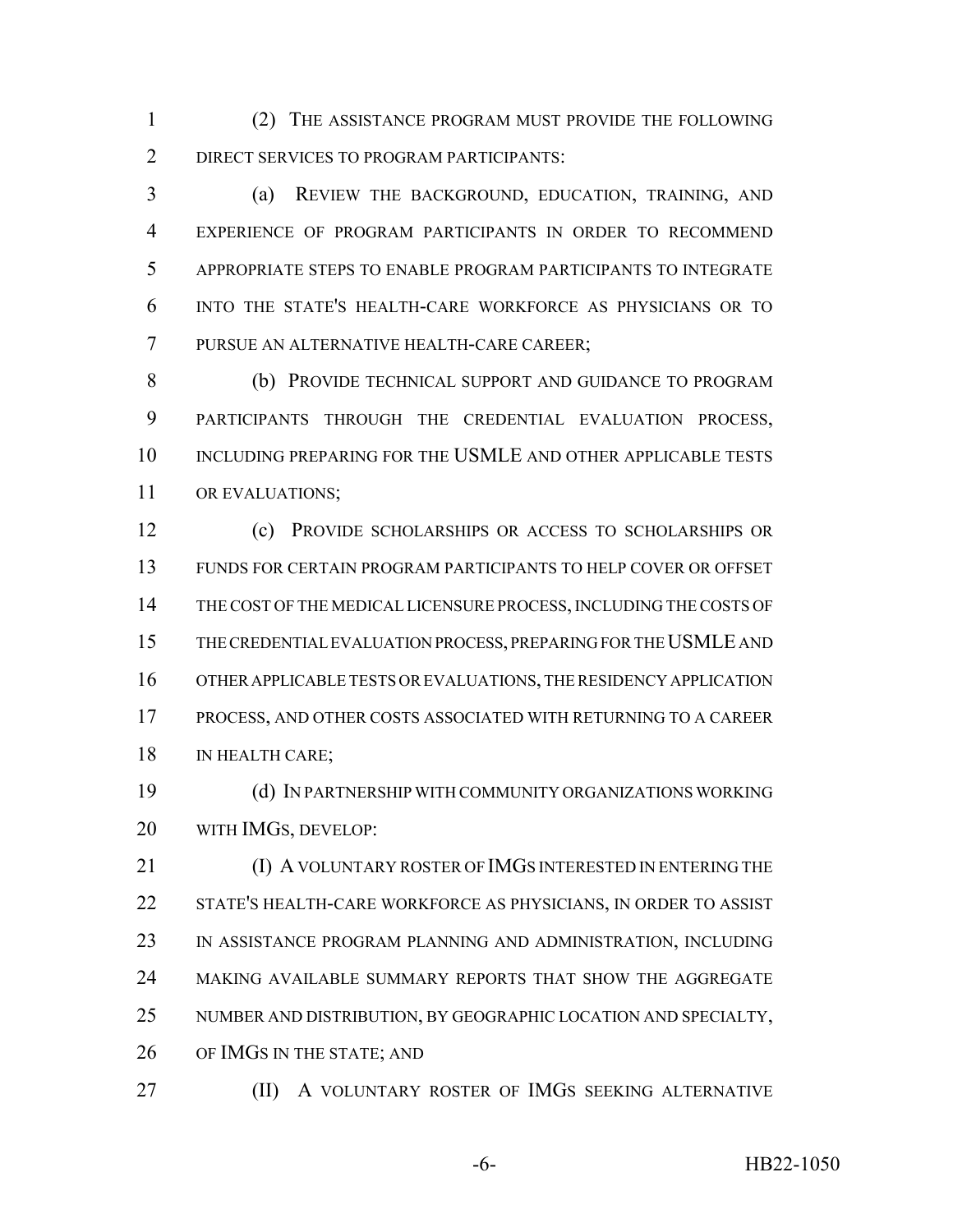HEALTH-CARE CAREERS IN ORDER TO SUPPORT THOSE IMGS IN THEIR INTEGRATION INTO NONPHYSICIAN HEALTH-CARE ROLES; AND

 (e) PROVIDE GUIDANCE TO IMGS TO APPLY FOR MEDICAL RESIDENCY PROGRAMS OR OTHER PATHWAYS TO LICENSURE.

 (3) THE EXECUTIVE DIRECTOR SHALL DETERMINE, WITH INPUT FROM STAKEHOLDERS AND AFTER CONSIDERING RELEVANT RESEARCH OF THE NEEDS OF THE WORKFORCE AND IMGS IN COLORADO, THE ELIGIBILITY CRITERIA FOR PARTICIPATION IN THE PROGRAM, ANY LIMITS ON THE AMOUNT OF DIRECT SERVICES PROVIDED TO AN INDIVIDUAL PROGRAM PARTICIPANT, ANY CAPS ON SCHOLARSHIP AMOUNTS AVAILABLE UNDER THE ASSISTANCE PROGRAM, AND ANY OTHER MATTERS REGARDING THE ASSISTANCE PROGRAM THAT THE EXECUTIVE DIRECTOR DEEMS NECESSARY.

 (4) (a) WITHIN ONE YEAR AFTER IMPLEMENTATION OF THE PROGRAM AND ANNUALLY THEREAFTER, THE THIRD-PARTY ADMINISTRATOR SHALL SUBMIT A REPORT TO THE EXECUTIVE DIRECTOR REGARDING THE OPERATION OF THE ASSISTANCE PROGRAM, INCLUDING:

 (I) THE NUMBER OF IMGS WHO PARTICIPATED IN THE PROGRAM AND THEIR DEMOGRAPHICS;

20 (II) THE SPECIFIC SERVICES PROVIDED TO PROGRAM PARTICIPANTS, INCLUDING THE NUMBER OF PROGRAM PARTICIPANTS THAT RECEIVED THE 22 SERVICE AND THE COST OF PROVIDING THE SERVICE;

23 (III) THE TOTAL AMOUNT AWARDED TO OR ACCESSED AS 24 SCHOLARSHIPS OR OTHER FUNDS BY PROGRAM PARTICIPANTS, INCLUDING THE AMOUNT OF EACH SCHOLARSHIP OR OTHER FUNDS AWARDED OR 26 ACCESSED AND THE ORIGINATION OF THE SCHOLARSHIP OR FUNDS;

(IV) THE TOTAL COST OF PROVIDING DIRECT SERVICES UNDER THE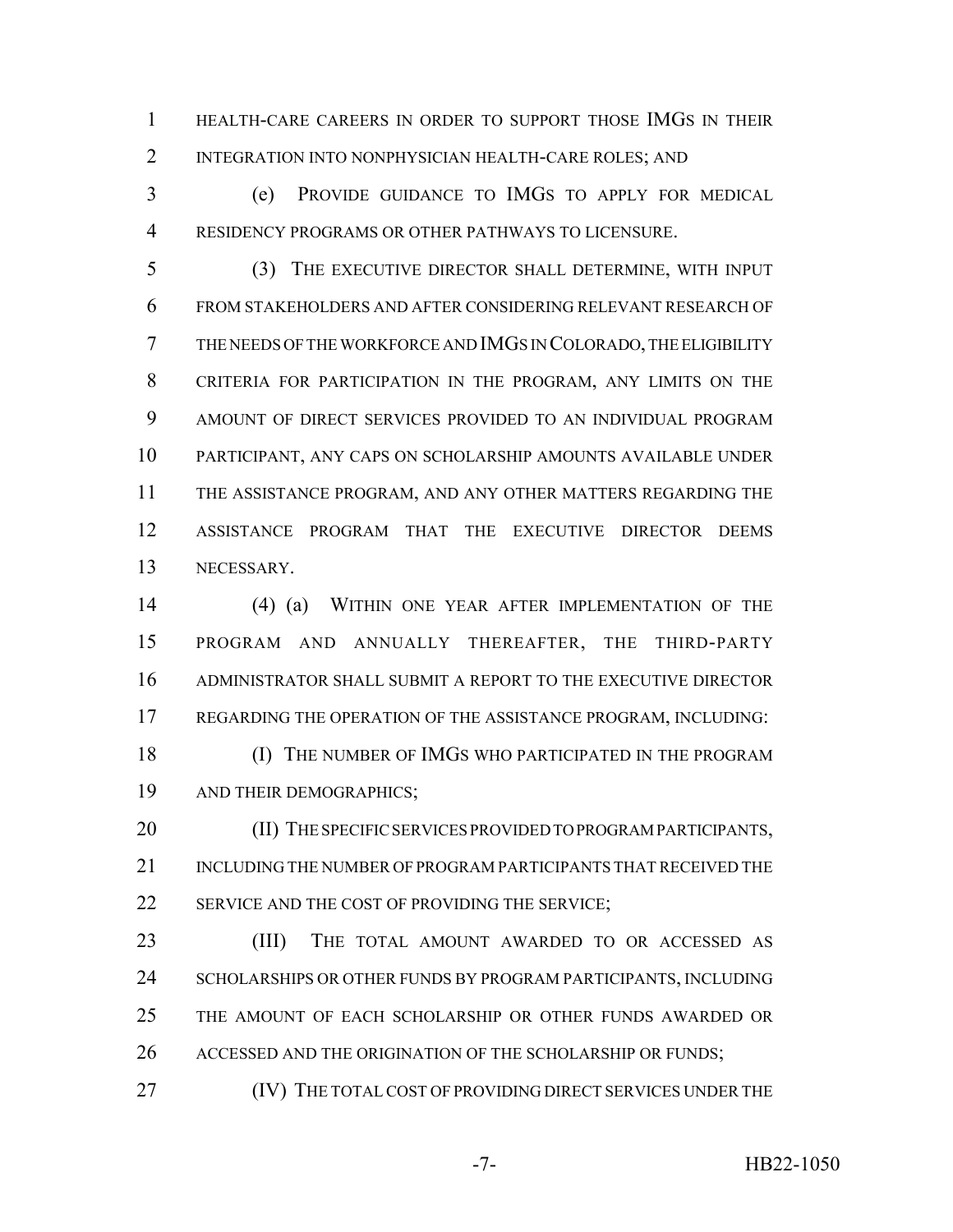ASSISTANCE PROGRAM; AND

 (V) ANY OTHER INFORMATION THE THIRD-PARTY ADMINISTRATOR DEEMS APPROPRIATE OR THE EXECUTIVE DIRECTOR REQUESTS.

 (b) THE REPORT MUST NOT INCLUDE ANY PERSONALLY IDENTIFYING INFORMATION ABOUT PROGRAM PARTICIPANTS.

 (c) THE EXECUTIVE DIRECTOR SHALL INCLUDE THE REPORT AS PART OF ITS REPORT PURSUANT TO SECTION 8-87-104.

 **8-87-103. Clinical readiness program - creation - administration - required components - participant qualifications - report.** (1) THE CLINICAL READINESS PROGRAM IS ESTABLISHED IN THE DEPARTMENT TO ASSIST IMGS ADMITTED TO THE CLINICAL PROGRAM IN 12 BUILDING THE SKILLS NECESSARY TO BECOME SUCCESSFUL RESIDENTS IN 13 THE UNITED STATES MEDICAL SYSTEM. BY JANUARY 1, 2023, THE EXECUTIVE DIRECTOR SHALL CONTRACT WITH A COLORADO-BASED MEDICAL SCHOOL TO SERVE AS THE PROGRAM ADMINISTRATOR RESPONSIBLE FOR DEVELOPING, IMPLEMENTING, AND ADMINISTERING THE CLINICAL PROGRAM AND SHALL COMPLY WITH THE "PROCUREMENT CODE", ARTICLES 101 TO 112 OF TITLE 24, IN SELECTING AND CONTRACTING WITH A COLORADO MEDICAL SCHOOL TO SERVE AS THE PROGRAM ADMINISTRATOR.

21 (2) (a) THE PROGRAM ADMINISTRATOR MUST DEVELOP AND 22 IMPLEMENT THE CLINICAL PROGRAM BY JANUARY 1, 2024. IN DEVELOPING AND IMPLEMENTING THE CLINICAL PROGRAM, THE PROGRAM 24 ADMINISTRATOR MAY CONSULT AND COORDINATE WITH STAKEHOLDERS, INCLUDING REPRESENTATIVES FROM:

(I) STATE AGENCIES, INCLUDING:

27 (A) THE COLORADO MEDICAL BOARD;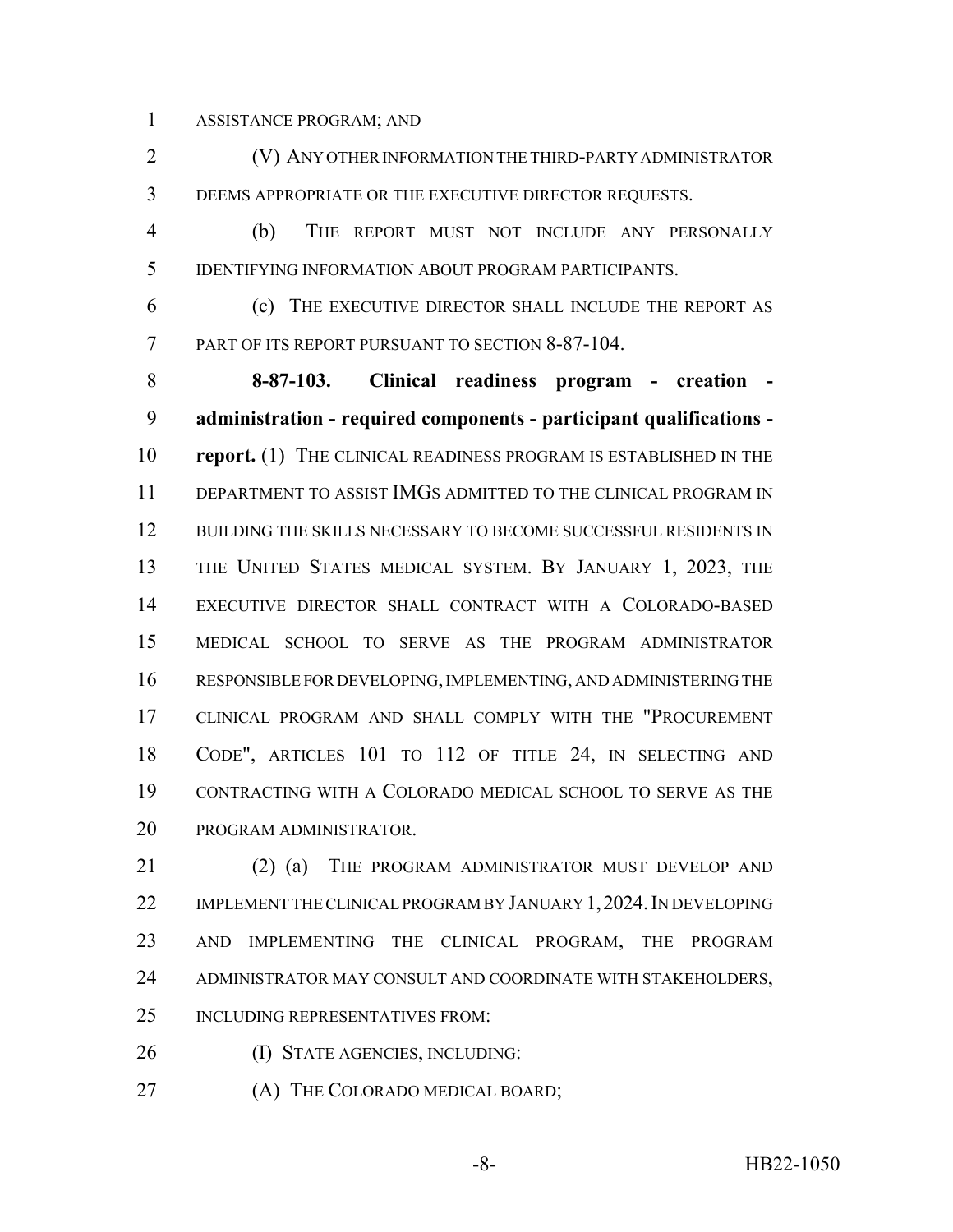| $\mathbf{1}$ | (B) THE DEPARTMENT OF REGULATORY AGENCIES;                    |
|--------------|---------------------------------------------------------------|
| 2            | (C) THE DEPARTMENT OF HIGHER EDUCATION;                       |
| 3            | (D) THE DEPARTMENT OF LABOR AND EMPLOYMENT;                   |
| 4            | (E) THE DEPARTMENT OF PUBLIC HEALTH AND ENVIRONMENT;          |
| 5            | (F) THE DEPARTMENT OF HEALTH CARE POLICY AND FINANCING;       |
| 6            | <b>AND</b>                                                    |
| 7            | (G)<br>THE OFFICE OF NEW AMERICANS CREATED IN SECTION         |
| 8            | $8 - 3.7 - 103;$                                              |
| 9            | (II) THE HEALTH-CARE INDUSTRY, INCLUDING:                     |
| 10           | (A) HOSPITALS;                                                |
| 11           | (B) COMMUNITY PROVIDERS; AND                                  |
| 12           | (C) MEDICAL RESIDENCY PROGRAMS;                               |
| 13           | (III)<br>COMMUNITY-BASED ORGANIZATIONS, INCLUDING A           |
| 14           | COMMUNITY-BASED ORGANIZATION SERVING IMMIGRANTS AND REFUGEES; |
| 15           | (IV) HIGHER EDUCATION INSTITUTIONS; AND                       |
| 16           | (V) THE IMG COMMUNITY.                                        |
| 17           | (b)<br>THE CLINICAL PROGRAM MUST INCLUDE AT LEAST THE         |
| 18           | <b>FOLLOWING ELEMENTS:</b>                                    |
| 19           | A MECHANISM FOR PROCESSING AND ASSESSING PROGRAM<br>(I)       |
| 20           | APPLICATIONS;                                                 |
| 21           | (II) PROGRAM CURRICULUM, INCLUDING CURRICULUM:                |
| 22           | (A) PERTAINING TO THE PRACTICE OF ONE OR MORE PRIMARY CARE    |
| 23           | SPECIALTIES; AND                                              |
| 24           | THAT PROVIDES INPATIENT AND OUTPATIENT TRAINING<br>(B)        |
| 25           | OPPORTUNITIES COMBINED WITH COMMUNITY AND CLASSROOM-BASED     |
| 26           | COMPONENTS TO PREPARE PROGRAM PARTICIPANTS TO MATCH INTO AND  |
| 27           | SUCCEED IN A UNITED STATES RESIDENCY PROGRAM; AND             |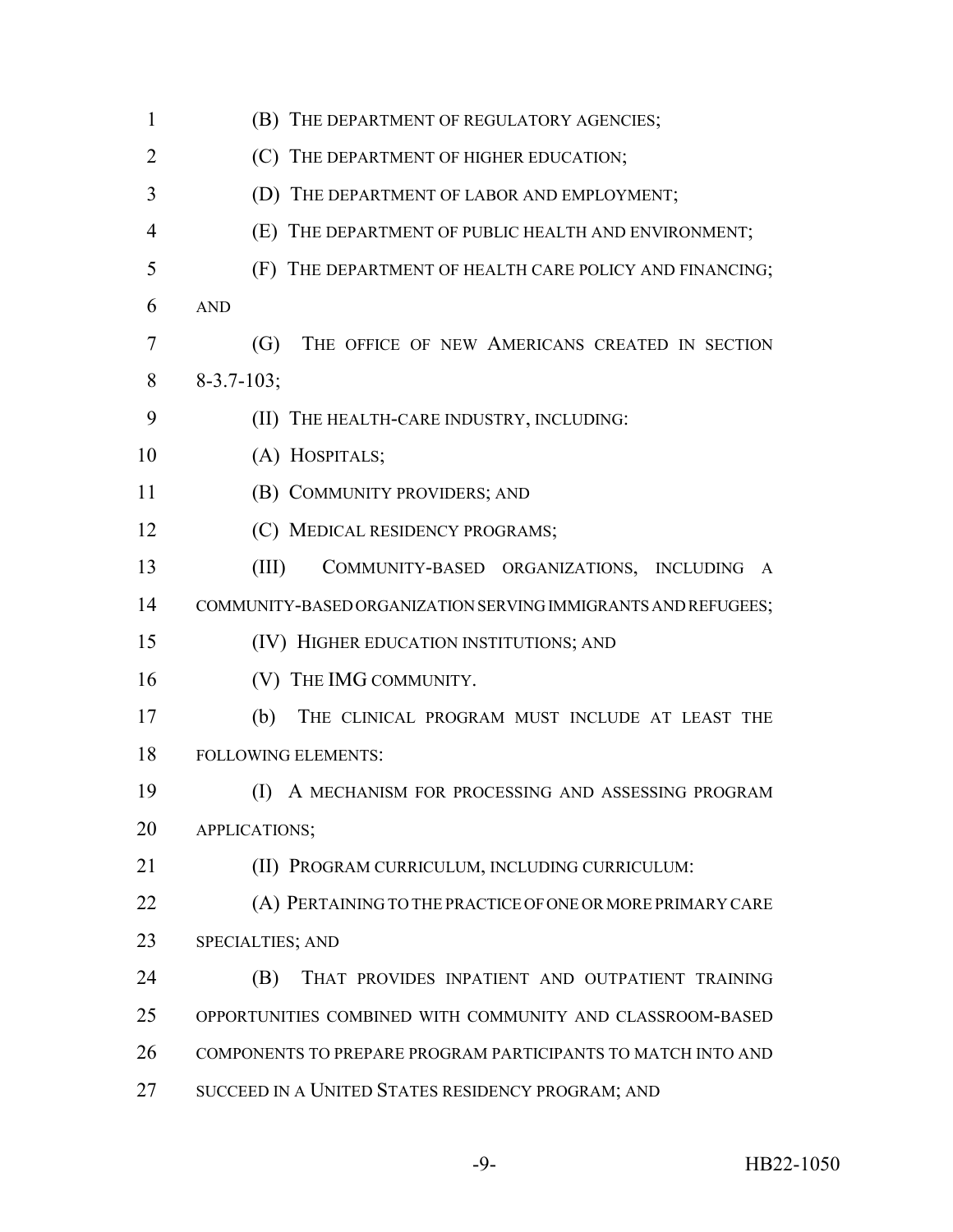(III) AN ASSESSMENT SYSTEM TO ASSESS THE CLINICAL READINESS OF PROGRAM PARTICIPANTS TO SERVE IN A UNITED STATES RESIDENCY PROGRAM, INCLUDING CLINICAL READINESS FOR THE PRACTICE OF ONE OR MORE PRIMARY CARE SPECIALTIES AND ADDITIONAL ASSESSMENTS AS RESOURCES ARE AVAILABLE.

 (3) (a) THE PROGRAM ADMINISTRATOR SHALL DESIGNATE A PROGRAM DIRECTOR, WHO MUST BE A PHYSICIAN LICENSED TO PRACTICE MEDICINE IN THIS STATE.

(b) THE PROGRAM DIRECTOR SHALL:

 (I) DEVELOP AN OPERATING PLAN AND BUDGET FOR THE CLINICAL PROGRAM;

 (II) DEVELOP AND IMPLEMENT THE CURRICULUM FOR AND ASSESSMENTS OF PROGRAM PARTICIPANTS FOR CLINICAL READINESS, 14 EXCEPT AS PROVIDED IN SUBSECTION (3)(c) OF THIS SECTION;

 (III) WORK WITH RESIDENCY PROGRAMS IN THE STATE TO ADDRESS 16 BARRIERS IMGS FACE IN SECURING RESIDENCY POSITIONS IN THE STATE, INCLUDING EVALUATING OTHER METHODS FOR TESTING AN IMG'S CLINICAL READINESS, EXPLORING ALTERNATIVES TO THE REQUIREMENT THAT AN APPLICANT FOR A RESIDENCY POSITION BE A RECENT GRADUATE OF MEDICAL SCHOOL, AND DEVELOPING RIGOROUS CLINICAL ASSESSMENTS AND OPPORTUNITIES FOR IMGS TO OBTAIN IN-DEPTH CLINICAL 22 EXPERIENCE IN THE UNITED STATES; AND

23 (IV) MAKE REPORTS AND RECOMMENDATIONS AS REQUIRED BY 24 SUBSECTION (6) OF THIS SECTION.

 (c) THE PROGRAM DIRECTOR MAY CONTRACT WITH AN INDEPENDENT ENTITY OR A STATE AGENCY TO CONDUCT ASSESSMENTS OF THE CLINICAL READINESS OF PROGRAM PARTICIPANTS.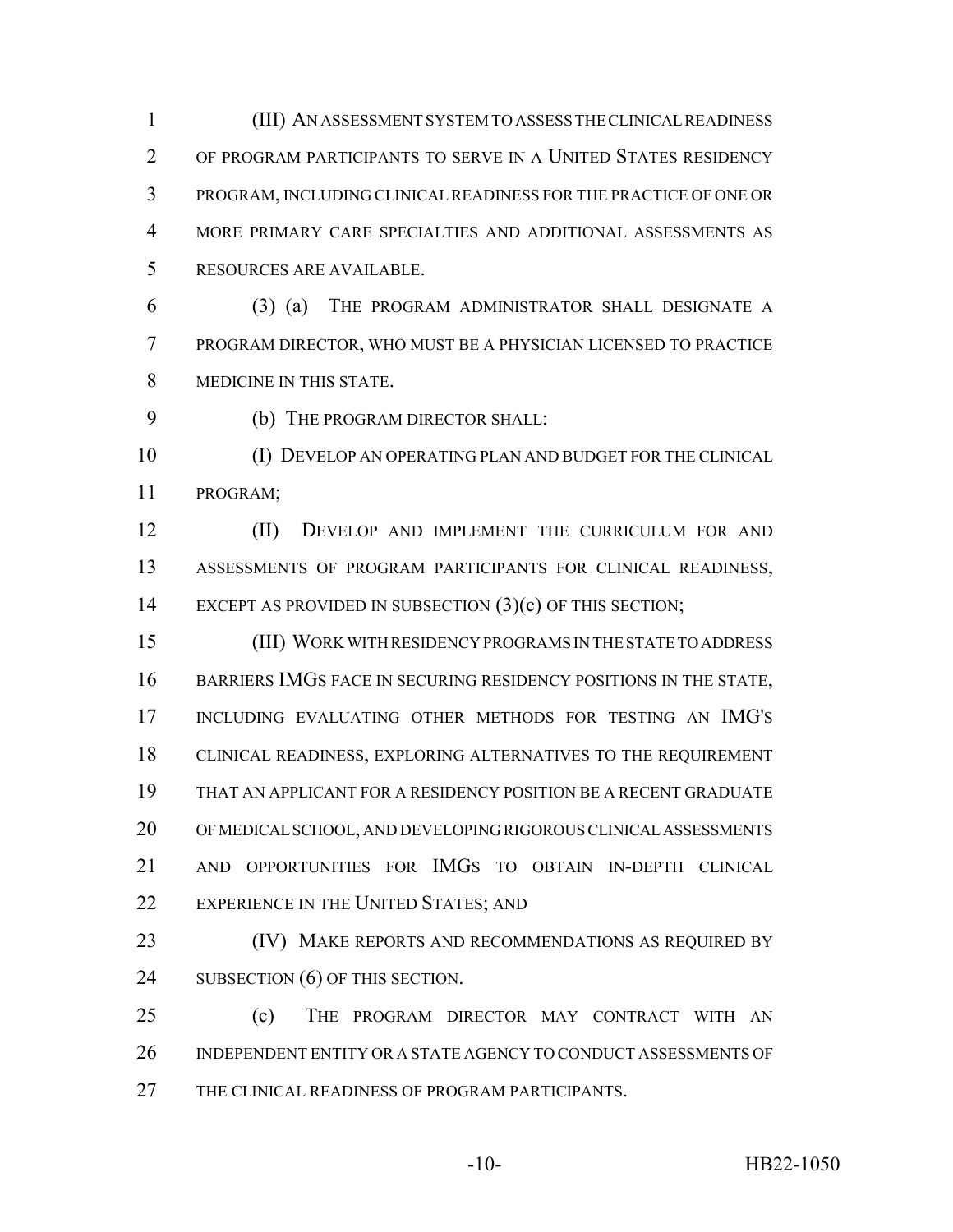(4) TO QUALIFY TO PARTICIPATE IN THE CLINICAL PROGRAM, AN APPLICANT MUST:

 (a) BE AN IMG WHOSE MEDICAL DEGREE OR QUALIFICATIONS HAVE BEEN EVALUATED BY A CREDENTIALING AGENCY APPROVED BY THE COLORADO MEDICAL BOARD AND DETERMINED TO BE EQUIVALENT TO A MEDICAL DEGREE FROM AN ACCREDITED MEDICAL SCHOOL IN THE UNITED STATES OR CANADA OR A STATE OR COUNTRY WITH WHICH COLORADO HAS A RECIPROCAL LICENSE AGREEMENT; AND

 (b) HAVE ACHIEVED A PASSING SCORE ON THE USMLE STEP ONE AND STEP TWO EXAMINATIONS.

 (5) ONCE A PROGRAM PARTICIPANT COMPLETES THE CURRICULUM FOR THE CLINICAL PROGRAM, THE PROGRAM DIRECTOR OR AN ENTITY WITH WHOM THE PROGRAM DIRECTOR CONTRACTS SHALL ASSESS THE PROGRAM PARTICIPANT FOR CLINICAL READINESS FOR A RESIDENCY PROGRAM.IF THE PROGRAM PARTICIPANT PASSES THE ASSESSMENT, THE PROGRAM DIRECTOR SHALL:

 (a) ISSUE THE PROGRAM PARTICIPANT AN INDUSTRY-RECOGNIZED CREDENTIAL OF CLINICAL READINESS; AND

 (b) SUBMIT A REPORT AND RECOMMENDATION TO THE ADMINISTRATOR OF THE ASSISTANCE PROGRAM AND THE DEPARTMENT REGARDING THE PROGRAM PARTICIPANT.

 (6) (a) BY JANUARY 1, 2025, AND BY EACH JANUARY 1 THEREAFTER, THE PROGRAM DIRECTOR, IN CONSULTATION WITH THE COLORADO MEDICAL BOARD AND OTHER STAKEHOLDERS, SHALL SUBMIT A REPORT REGARDING THE CLINICAL PROGRAM TO:

26 (I) THE EXECUTIVE DIRECTOR; AND

(II) THE EXECUTIVE DIRECTOR OF THE DEPARTMENT OF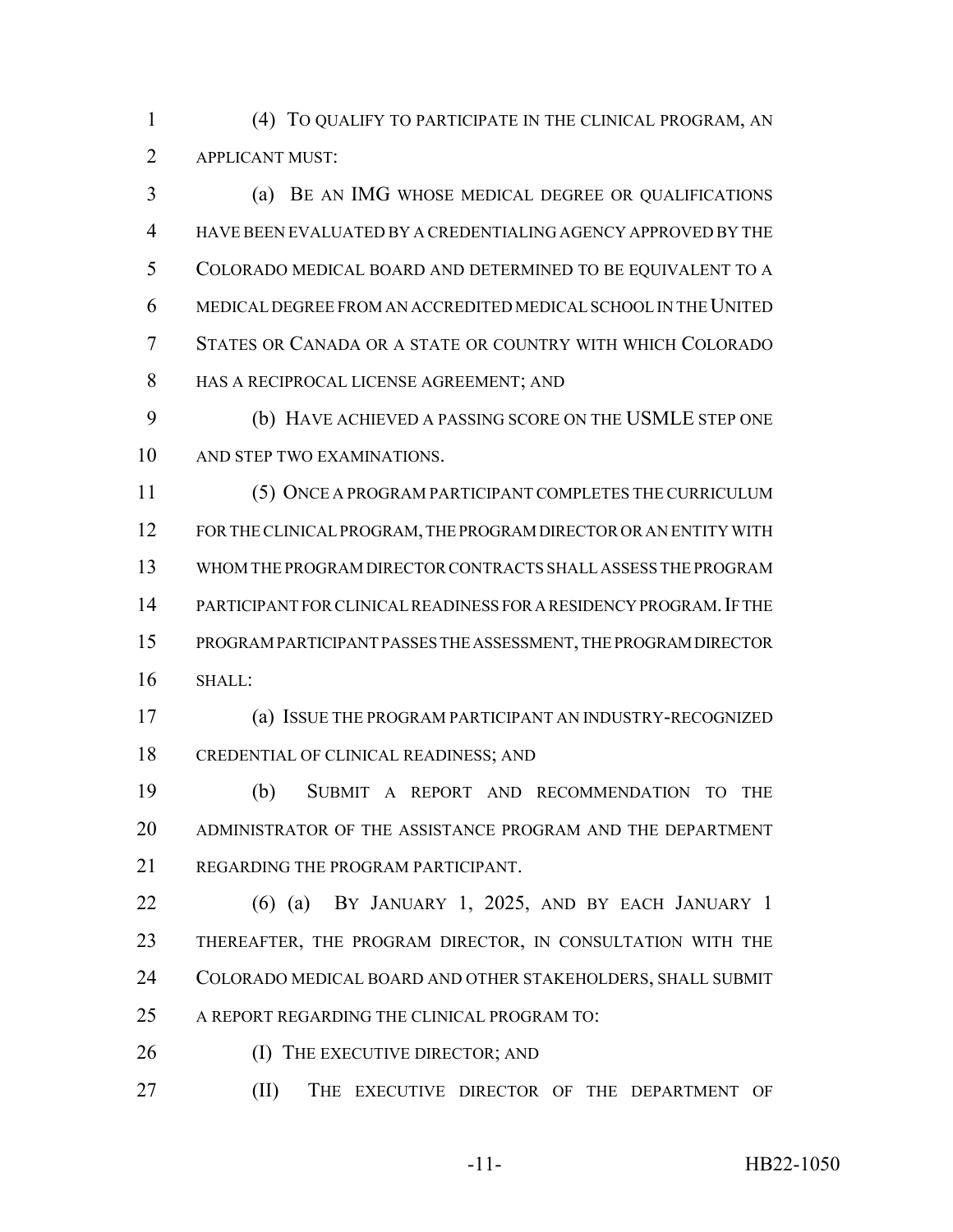REGULATORY AGENCIES.

2 (b) THE REPORT MUST INCLUDE:

 (I) INFORMATION ABOUT THE OPERATIONS OF THE CLINICAL PROGRAM, INCLUDING THE NUMBER OF IMGS WHO PARTICIPATED IN AND COMPLETED THE CLINICAL PROGRAM; AND

(II) RECOMMENDATIONS REGARDING:

 (A) CHANGES TO PROFESSIONAL LICENSURE REQUIREMENTS THAT PROMOTE THE INCREASED UTILIZATION OF IMGS IN THE STATE'S HEALTH-CARE WORKFORCE; AND

 (B) THE CREATION OF A CERTIFICATION RECOGNIZED BY THE DEPARTMENT, THE DEPARTMENT OF HIGHER EDUCATION, OR THE UNITED STATES DEPARTMENT OF LABOR.

 (c) THE REPORT MUST NOT INCLUDE ANY PERSONALLY IDENTIFYING INFORMATION ABOUT ANY PROGRAM PARTICIPANT.

 (d) THE EXECUTIVE DIRECTOR SHALL INCLUDE THE REPORT AS PART OF ITS REPORT PURSUANT TO SECTION 8-87-104.

**8-87-104. Report to the general assembly.** THE EXECUTIVE DIRECTOR SHALL REPORT ON THE ASSISTANCE PROGRAM AND THE CLINICAL PROGRAM AS PART OF THE DEPARTMENT'S ANNUAL REPORTING UNDER THE "STATE MEASUREMENT FOR ACCOUNTABLE, RESPONSIVE, 21 AND TRANSPARENT (SMART) GOVERNMENT ACT", PART 2 OF ARTICLE 7 22 OF TITLE 2. THE EXECUTIVE DIRECTOR SHALL INCLUDE IN THE REPORT PURSUANT TO THIS SECTION INFORMATION INCLUDED IN THE REPORTS SUBMITTED TO THE EXECUTIVE DIRECTOR PURSUANT TO SECTIONS 8-87-102 (4) AND 8-87-103 (6) AND INFORMATION REGARDING ANY PROGRESS MADE PURSUANT TO SECTION 8-87-103 (3)(b)(III) IN ADDRESSING BARRIERS INTERNATIONAL MEDICAL GRADUATES FACE IN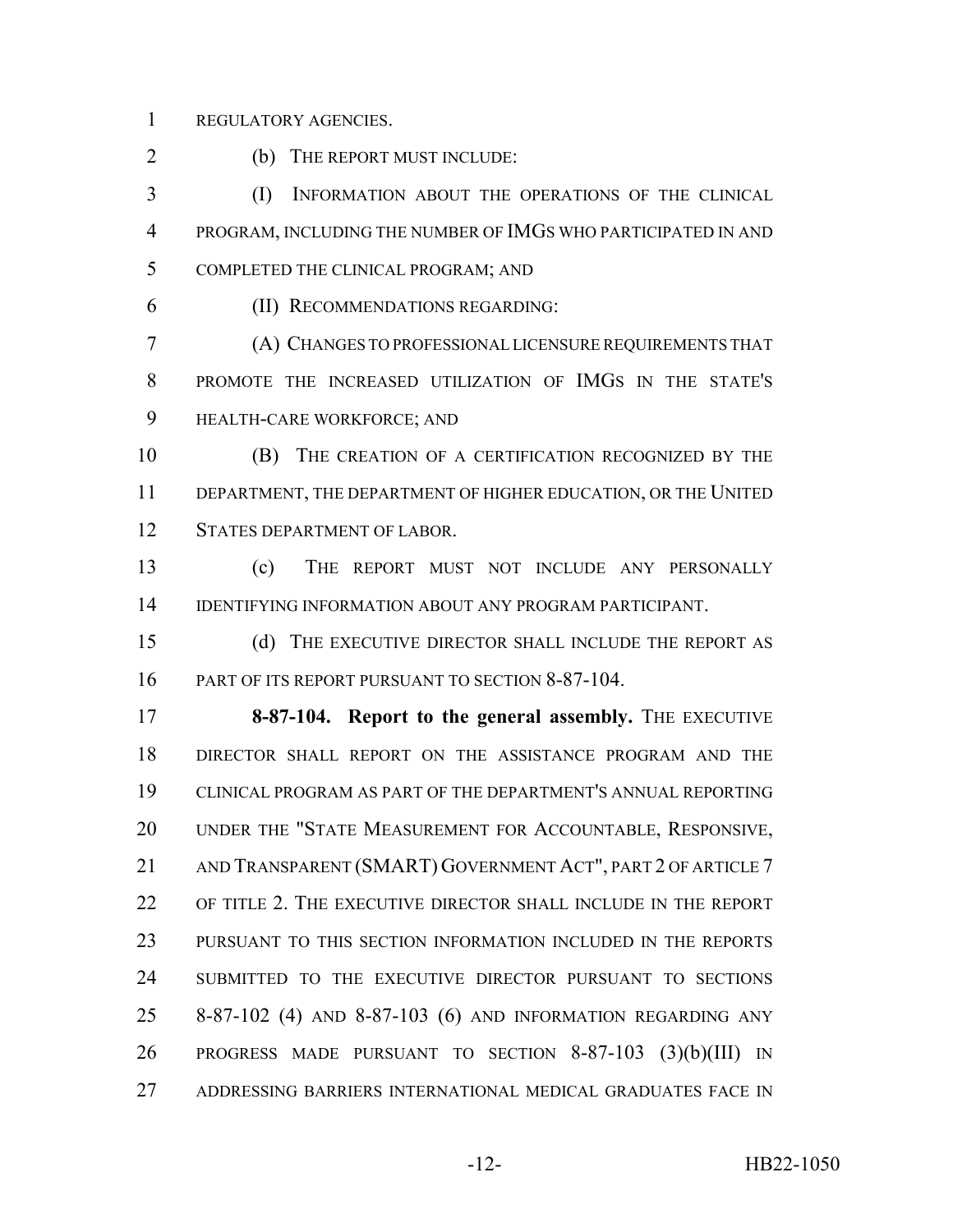1 SECURING POSITIONS IN MEDICAL RESIDENCY PROGRAMS.

 **SECTION 3.** In Colorado Revised Statutes, **add** 12-30-119 as follows:

 **12-30-119. IMG-dedicated residency positions - rules - gifts, grants, and donations - report - definitions.** (1) TO THE EXTENT FUNDING IS AVAILABLE, THE EXECUTIVE DIRECTOR MAY AWARD FUNDING TO INTERESTED RESIDENCY PROGRAMS IN THE STATE FOR ADDITIONAL RESIDENCY POSITIONS DEDICATED TO INTERNATIONAL MEDICAL GRADUATES WHO MEET CRITERIA DETERMINED BY THE EXECUTIVE DIRECTOR BY RULE. THE EXECUTIVE DIRECTOR MAY AWARD FUNDING ONLY FOR ADDITIONAL RESIDENCY POSITIONS THAT ARE APPROVED BY THE ACGME.

 (2) ADDITIONAL RESIDENCY POSITIONS THAT ARE APPROVED BY 14 THE ACGME, DEDICATED TO IMGS, AND AWARDED FUNDING BY THE EXECUTIVE DIRECTOR:

 (a) MAY BE FILLED BY AN IMG WHO SATISFIES THE CRITERIA ESTABLISHED BY THE EXECUTIVE DIRECTOR FOR PARTICIPATION IN A 18 RESIDENCY POSITION DEDICATED TO IMGS;

 (b) MUST RECEIVE FUNDING FOR AT LEAST THE LENGTH OF THE RESIDENCY PROGRAM; AND

 (c) MAY BE SELECTED BASED ON GEOGRAPHIC LOCATION, INCLUDING WHETHER LOCATED IN OR SERVING A RURAL COMMUNITY OR MEDICALLY UNDERSERVED AREA OR POPULATION; PRACTICE SPECIALTY; 24 THE ANTICIPATED VOLUME OF APPLICANTS; AND AVAILABLE FUNDING.

 (3) THE EXECUTIVE DIRECTOR SHALL ADOPT RULES SPECIFYING THE ELIGIBILITY CRITERIA AND REQUIREMENTS FOR AN IMG TO 27 PARTICIPATE IN A RESIDENCY POSITION DEDICATED TO IMGS, WHICH MAY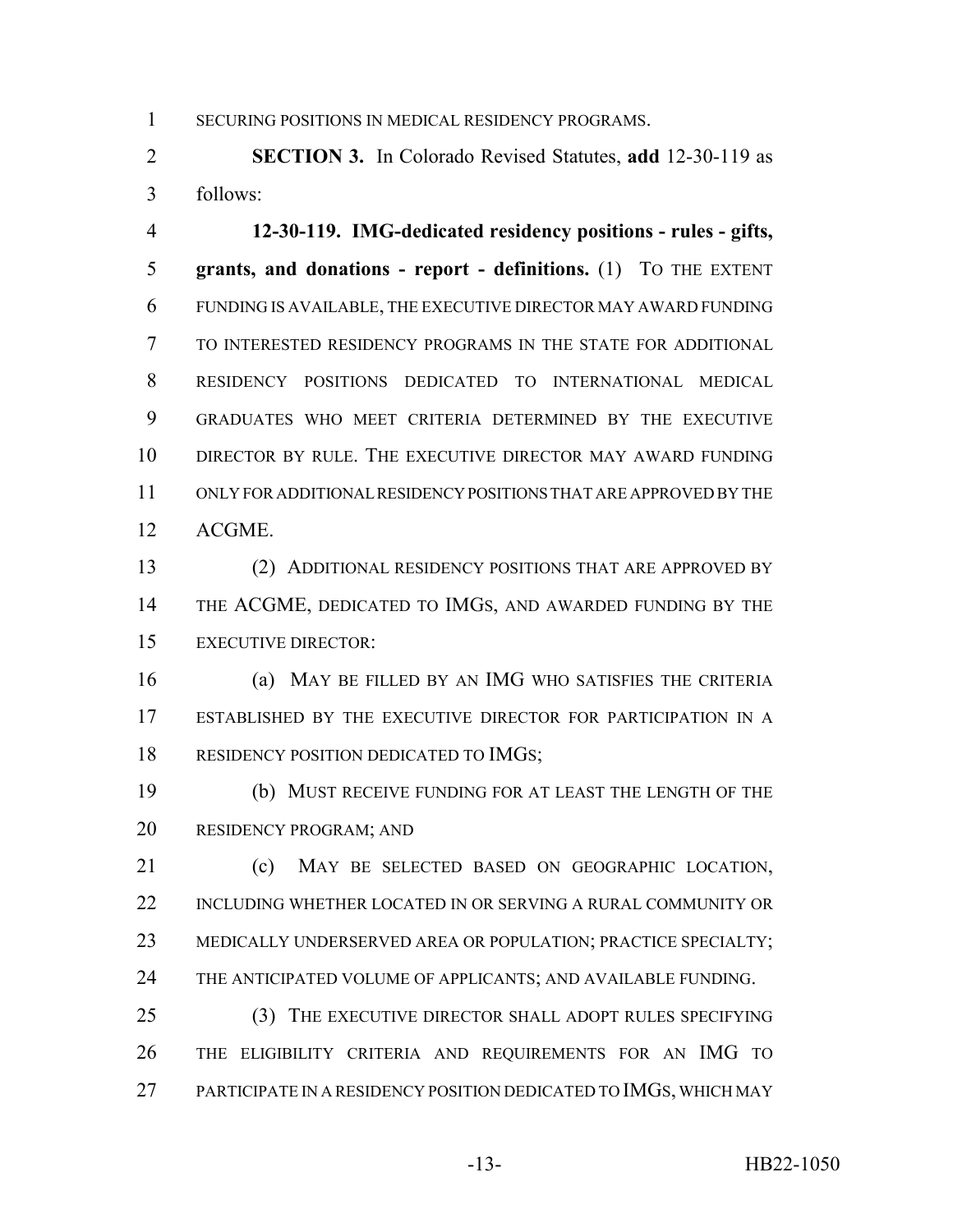INCLUDE, UPON COMPLETION OF THE RESIDENCY PROGRAM AND LICENSURE BY THE COLORADO MEDICAL BOARD, A REQUIREMENT TO:

 (a) PRACTICE IN THIS STATE FOR A MINIMUM PERIOD, IN A HPSA, OR IN A RURAL COMMUNITY OR MEDICALLY UNDERSERVED AREA OR POPULATION; OR

 (b) REIMBURSE THE STATE A PORTION OF THE COST OF THE RESIDENCY POSITION.

8 (4) THE EXECUTIVE DIRECTOR MAY SEEK, ACCEPT, AND EXPEND GIFTS, GRANTS, OR DONATIONS FROM PRIVATE OR PUBLIC SOURCES FOR 10 THE PURPOSES OF THIS SECTION.

 (5) THE EXECUTIVE DIRECTOR SHALL REPORT ON ANY FUNDING OF IMG-DEDICATED RESIDENCY POSITIONS PURSUANT TO THIS SECTION AS PART OF THE DEPARTMENT'S ANNUAL REPORTING UNDER THE "STATE MEASUREMENT FOR ACCOUNTABLE, RESPONSIVE, AND TRANSPARENT (SMART) GOVERNMENT ACT", PART 2 OF ARTICLE 7 OF TITLE 2.

16 (6) AS USED IN THIS SECTION:

 (a) "ACGME" MEANS THE ACCREDITATION COUNCIL FOR GRADUATE MEDICAL EDUCATION, AN ORGANIZATION THAT SETS AND MONITORS THE PROFESSIONAL EDUCATIONAL STANDARDS FOR PHYSICIANS, OR ANY SUCCESSOR ACCREDITING ENTITY.

 (b) "COLORADO MEDICAL BOARD" MEANS THE COLORADO 22 MEDICAL BOARD CREATED IN SECTION 12-240-105.

 (c) "HPSA" MEANS AN AREA DEFINED OR DESIGNATED AS A 24 HEALTH PROFESSIONAL SHORTAGE AREA IN ACCORDANCE WITH 42 U.S.C. SEC. 254e.

**(d) "INTERNATIONAL MEDICAL GRADUATE" OR "IMG" MEANS A** PHYSICIAN WHO RECEIVED A BASIC MEDICAL DEGREE OR QUALIFICATIONS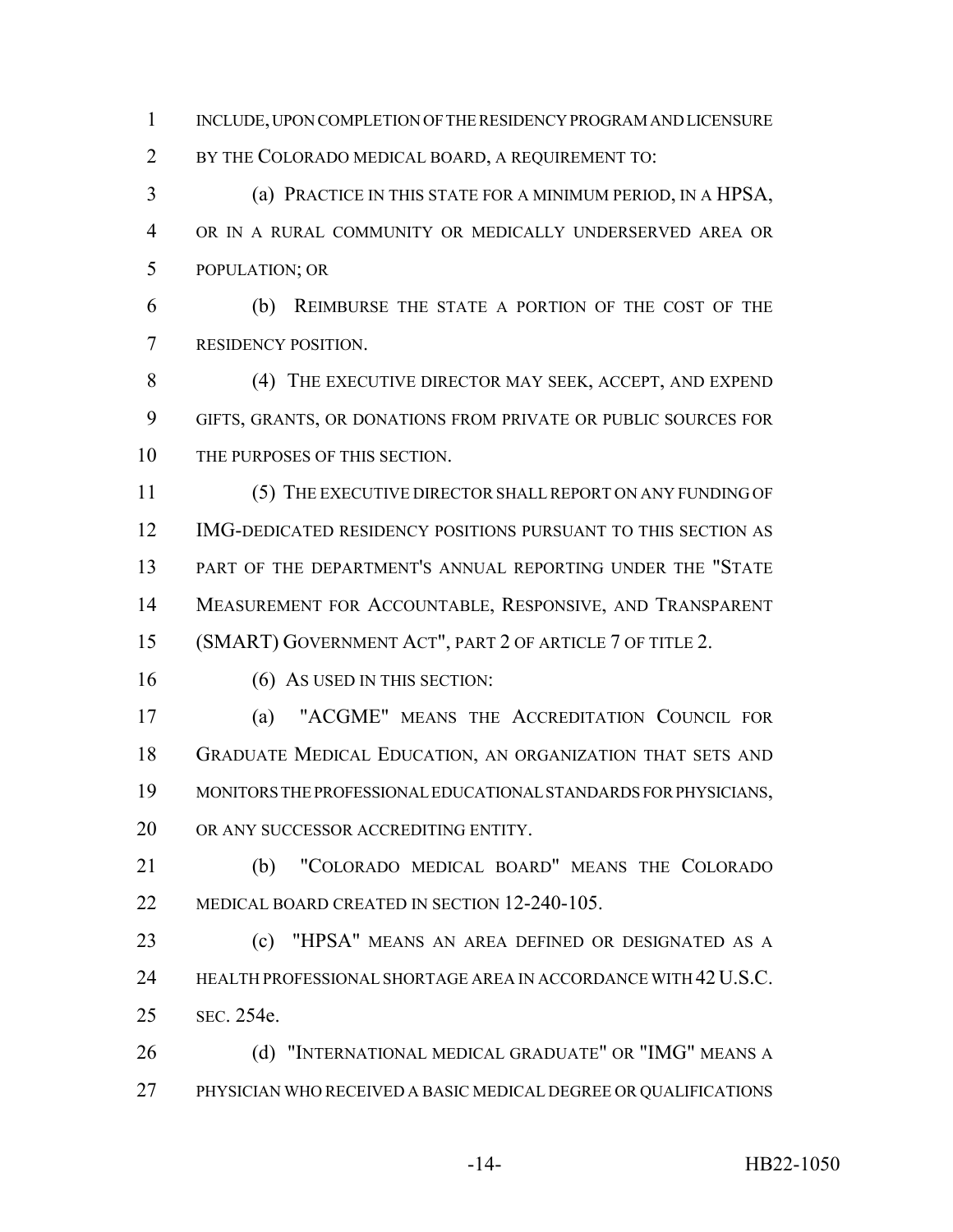FROM A MEDICAL SCHOOL OUTSIDE OF THE UNITED STATES OR CANADA.

 (e) "MEDICALLY UNDERSERVED AREA OR POPULATION" MEANS AN AREA OR POPULATION DESIGNATED BY THE HEALTH RESOURCES AND SERVICES ADMINISTRATION IN THE UNITED STATES DEPARTMENT OF HEALTH AND HUMAN SERVICES AS HAVING TOO FEW PRIMARY CARE PROVIDERS, HIGH INFANT MORTALITY, HIGH POVERTY, OR A HIGH ELDERLY POPULATION.

**(f) "RURAL COMMUNITY" MEANS A COUNTY WITH A POPULATION**  OF FEWER THAN FIFTY THOUSAND RESIDENTS OR A MUNICIPALITY WITH A POPULATION OF FEWER THAN TWENTY-FIVE THOUSAND RESIDENTS IF THE MUNICIPALITY IS NOT CONTIGUOUS TO A MUNICIPALITY WITH A 12 POPULATION OF TWENTY-FIVE THOUSAND OR MORE RESIDENTS.

 **SECTION 4.** In Colorado Revised Statutes, 12-240-104, **amend** (5.7); and **add** (5.6) as follows:

 **12-240-104. Definitions.** As used in this article 240, unless the context otherwise requires:

 (5.6) "DISTANT SITE" HAS THE MEANING SET FORTH IN SECTION 18 10-16-123 (4)(a).

 (5.7) "Distant site" has the meaning set forth in section 10-16-123  $20 \frac{(4)(a)}{100}$  "INTERNATIONAL MEDICAL GRADUATE" MEANS A PHYSICIAN WHO RECEIVED A BASIC MEDICAL DEGREE OR QUALIFICATIONS FROM A MEDICAL 22 SCHOOL OUTSIDE OF THE UNITED STATES OR CANADA.

 **SECTION 5.** In Colorado Revised Statutes, 12-240-114, **amend** (1) introductory portion as follows:

 **12-240-114. International medical graduates - degree equivalence.** (1) For graduates of schools other than those approved by 27 the Liaison Committee on Medical Education or the American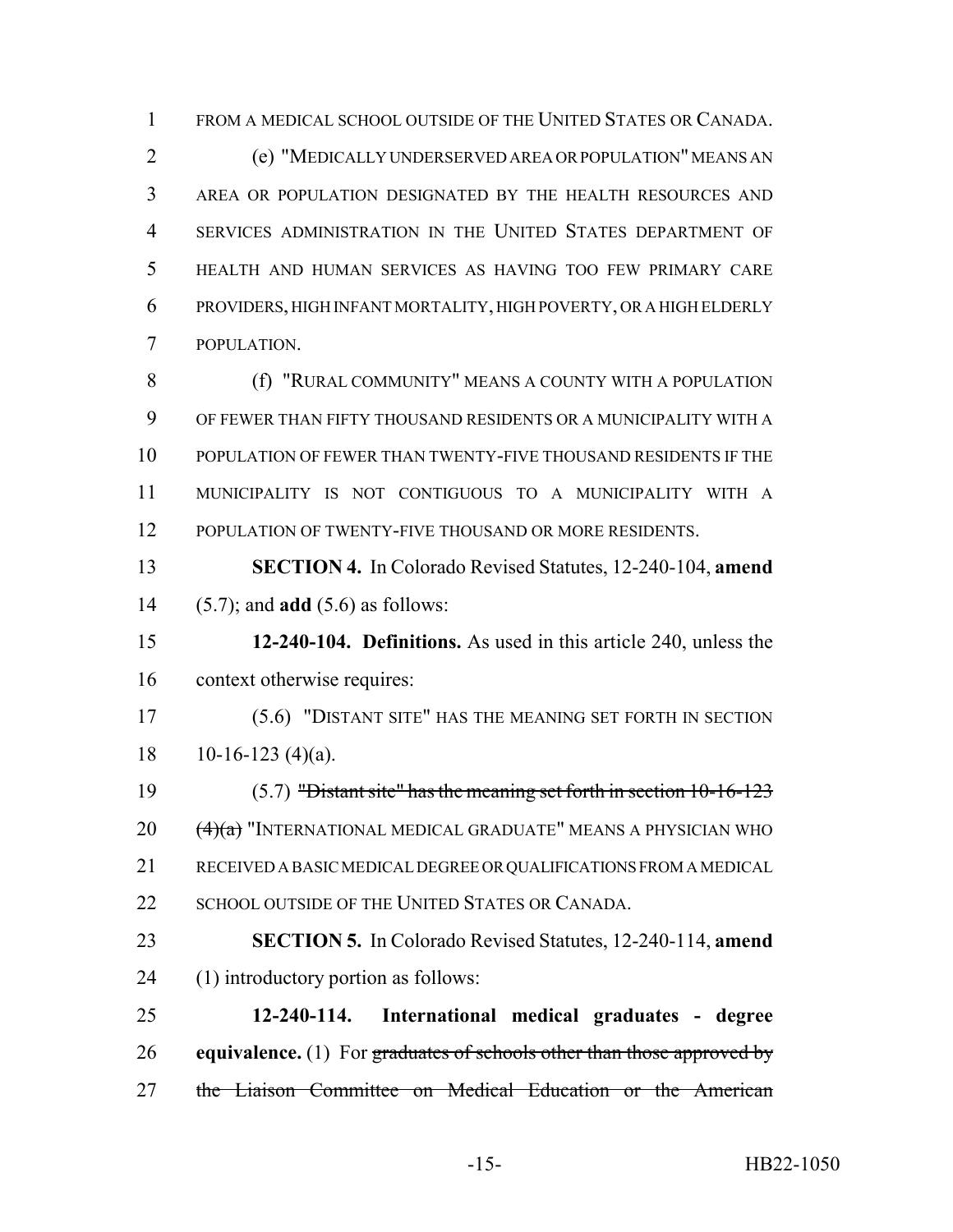1 Osteopathic Association, or the successor of either entity INTERNATIONAL 2 MEDICAL GRADUATES, the board may SHALL require three years ONE YEAR of postgraduate clinical training approved by the board. An applicant 4 whose foreign INTERNATIONAL medical school is not an approved medical college is eligible for licensure at the discretion of the board if the applicant meets all other requirements for licensure and holds specialty board certification, current at the time of application for licensure, conferred by a regular member board of the American Board of Medical Specialties or the American Osteopathic Association. The factors to be considered by the board in the exercise of its discretion in determining the 11 qualifications of applicants shall MUST include the following:

 **SECTION 6.** In Colorado Revised Statutes, 12-240-119, **amend** (1) and (2)(a) introductory portion; and **add** (2)(a.5) and (4) as follows: **12-240-119. Reentry license - period of inactivity - international medical graduate - competency assessment - board rules - conversion to full license.** (1) (a) Notwithstanding any other

provision of this article 240, the board may issue a reentry license to:

 (I) A physician, A physician assistant, or AN anesthesiologist assistant who has not actively practiced medicine, practiced as a physician assistant, or practiced as an anesthesiologist assistant, as applicable, for the two-year period immediately preceding the filing of an application for a reentry license, or who has not otherwise maintained continued competency during that period, as determined by the board; OR

### (II) AN INTERNATIONAL MEDICAL GRADUATE WHO:

 (A) HOLDS A CURRENT OR EXPIRED INTERNATIONAL LICENSE OR MEETS OTHER QUALIFICATIONS SPECIFIED BY THE BOARD BY RULE; AND (B) SATISFIES ANY OTHER REQUIREMENTS ESTABLISHED BY THE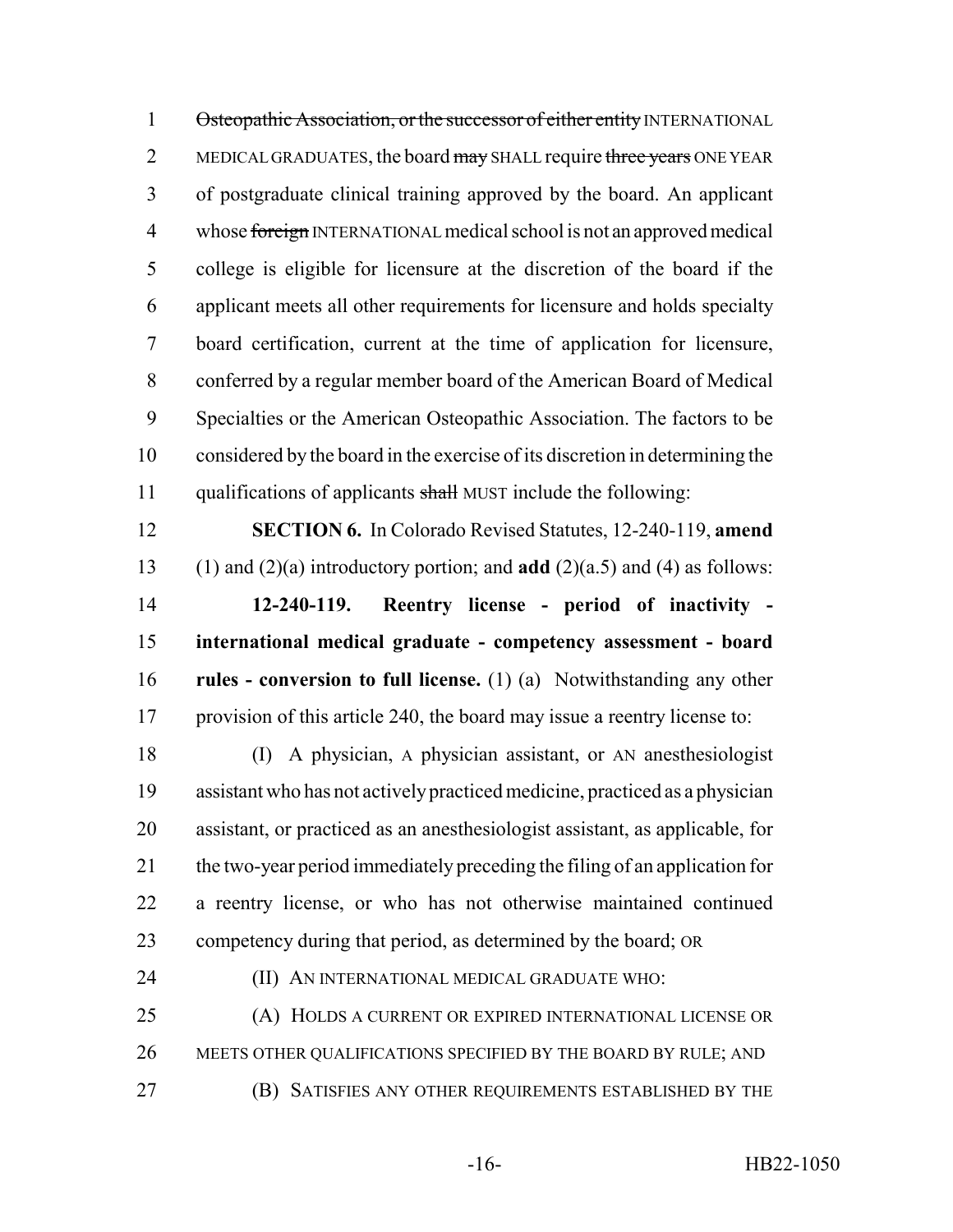BOARD BY RULE, WHICH MAY INCLUDE A RECOMMENDATION OF THE 2 INTERNATIONAL MEDICAL GRADUATE FROM THE ADMINISTRATOR OF THE IMG ASSISTANCE PROGRAM CREATED IN SECTION 8-87-102 OR FROM THE PROGRAM DIRECTOR OF THE CLINICAL READINESS PROGRAM CREATED IN SECTION 8-87-103 OR A REQUIREMENT FOR SPECIFIC TRAINING, BUT THE BOARD SHALL NOT REQUIRE COMPLETION OF A UNITED STATES MEDICAL RESIDENCY PROGRAM.

(b) The board may charge a fee for a reentry license.

 (2) (a) In order to qualify for a reentry license, the physician, 10 physician assistant, or anesthesiologist assistant, OR INTERNATIONAL MEDICAL GRADUATE shall submit to evaluations, assessments, and an educational program as required by the board. The board may work with a private entity that specializes in physician, physician assistant, or anesthesiologist assistant assessment to:

 (a.5) FOR INTERNATIONAL MEDICAL GRADUATES, THE BOARD MAY APPROVE AN ASSESSMENT MODEL TO ASSESS THE COMPETENCY OF INTERNATIONAL MEDICAL GRADUATES APPLYING FOR A REENTRY LICENSE UNDER THIS SECTION AND SHALL APPROVE CRITERIA, INCLUDING MINIMUM REQUIREMENTS, STANDARDS, AND COMPETENCIES, FOR THE ASSESSMENT 20 OF THESE APPLICANTS.

(4) THE BOARD SHALL ADOPT RULES AS NECESSARY:

**(I)** TO SPECIFY REQUIREMENTS APPLICABLE TO INTERNATIONAL 23 MEDICAL GRADUATES PURSUANT TO SUBSECTION (1)(a)(II) OF THIS SECTION; AND

25 (II) REGARDING THE CRITERIA FOR AN ASSESSMENT MODEL TO ASSESS THE COMPETENCY OF INTERNATIONAL MEDICAL GRADUATES 27 PURSUANT TO SUBSECTION (2) OF THIS SECTION.